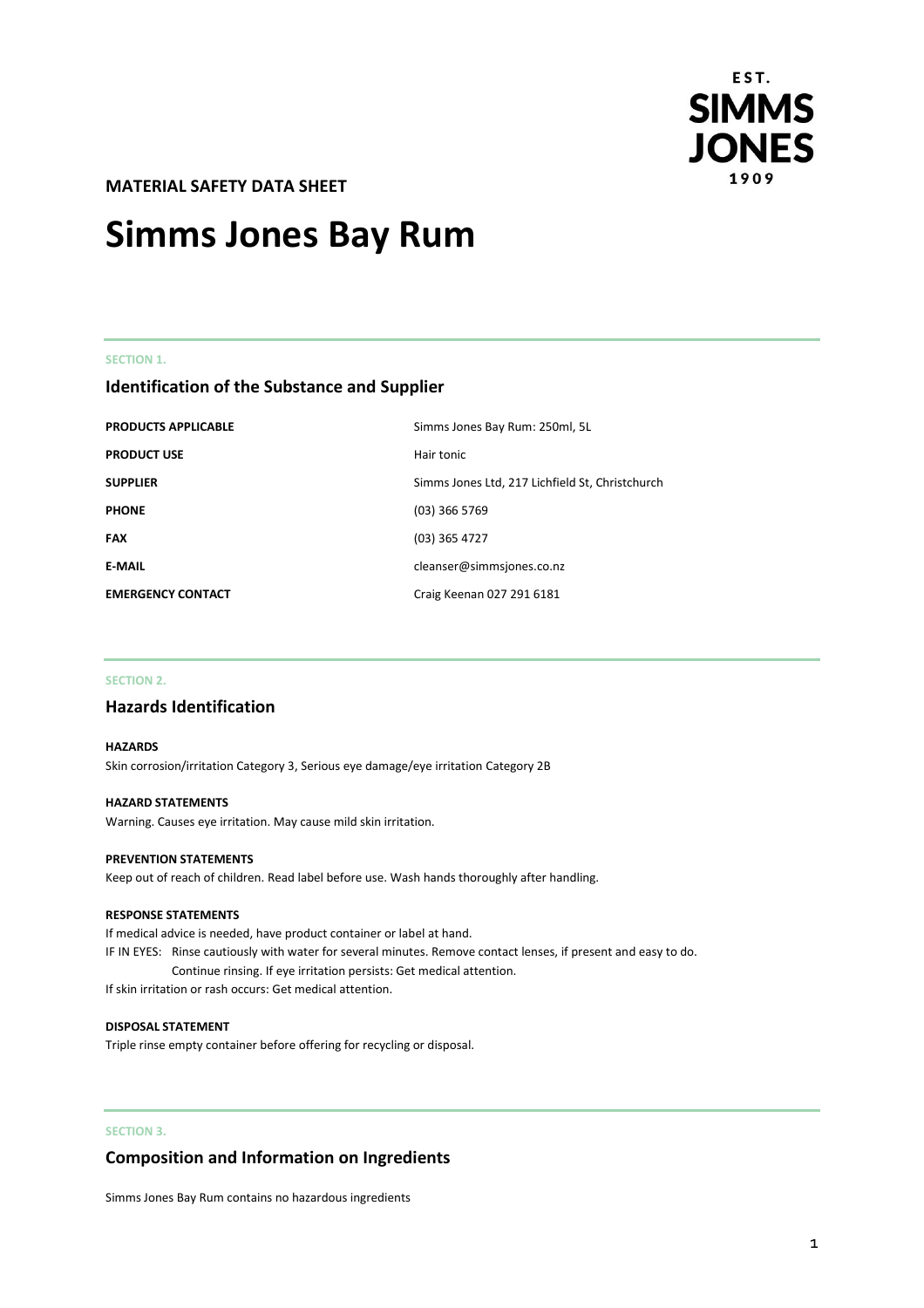## **SECTION 4.**

# **First Aid Measures**

If medical advice is needed, have product container or label at hand.

**IF IN EYES:** Rinse cautiously with water for several minutes. Remove contact lenses, if present and easy to do. Continue rinsing. If eye irritation persists: Get medical attention.

**If skin irritation or rash occurs:** Get medical attention.

## **SECTION 5.**

# **Fire-Fighting Measures**

| <b>EXTINGUISHING MEDIA</b>      | Alcohol-resistant foam, $CO2$ , dry chemical powder, or fine water spray |
|---------------------------------|--------------------------------------------------------------------------|
| <b>COMBUSTION PRODUCTS</b>      | Oxides of carbon and nitrogen, hydrogen bromide, and water               |
| <b>FIRE-FIGHTING PROCEDURES</b> | Use breathing apparatus, firefighting gear, and rubber or PVC gloves     |

## **SECTION 6.**

# **Accidental Release Measures**

| <b>EMERGENCY PROCEDURES</b>      | Clean up spills immediately.                                                    |
|----------------------------------|---------------------------------------------------------------------------------|
|                                  | Wear protective gloves, clothing, and face protection.                          |
| <b>ENVIRONMENTAL PRECAUTIONS</b> | No special precautions required.                                                |
| <b>SPILL CONTROL</b>             | Collect leaking liquid in sealable containers. Absorb spilled liquid with inert |
|                                  | absorbent. Wash contaminated area with plenty of water.                         |

#### **SECTION 7.**

# **Handling and Storage**

#### **HANDLING PRECAUTIONS**

Read label before use. Wash hands thoroughly after handling. **STORAGE** Keep out of reach of children.

#### **SECTION 8.**

# **Exposure Controls/Personal Protection**

**EXPOSURE LIMITS** Not Applicable **ENGINEERING CONTROLS** Not Applicable **RESPIRATORY PROTECTION** Not Applicable **PROTECTIVE GLOVES** Nitrile rubber or PVC

**EYE PROTECTION** Splash-proof goggles or full-face-shield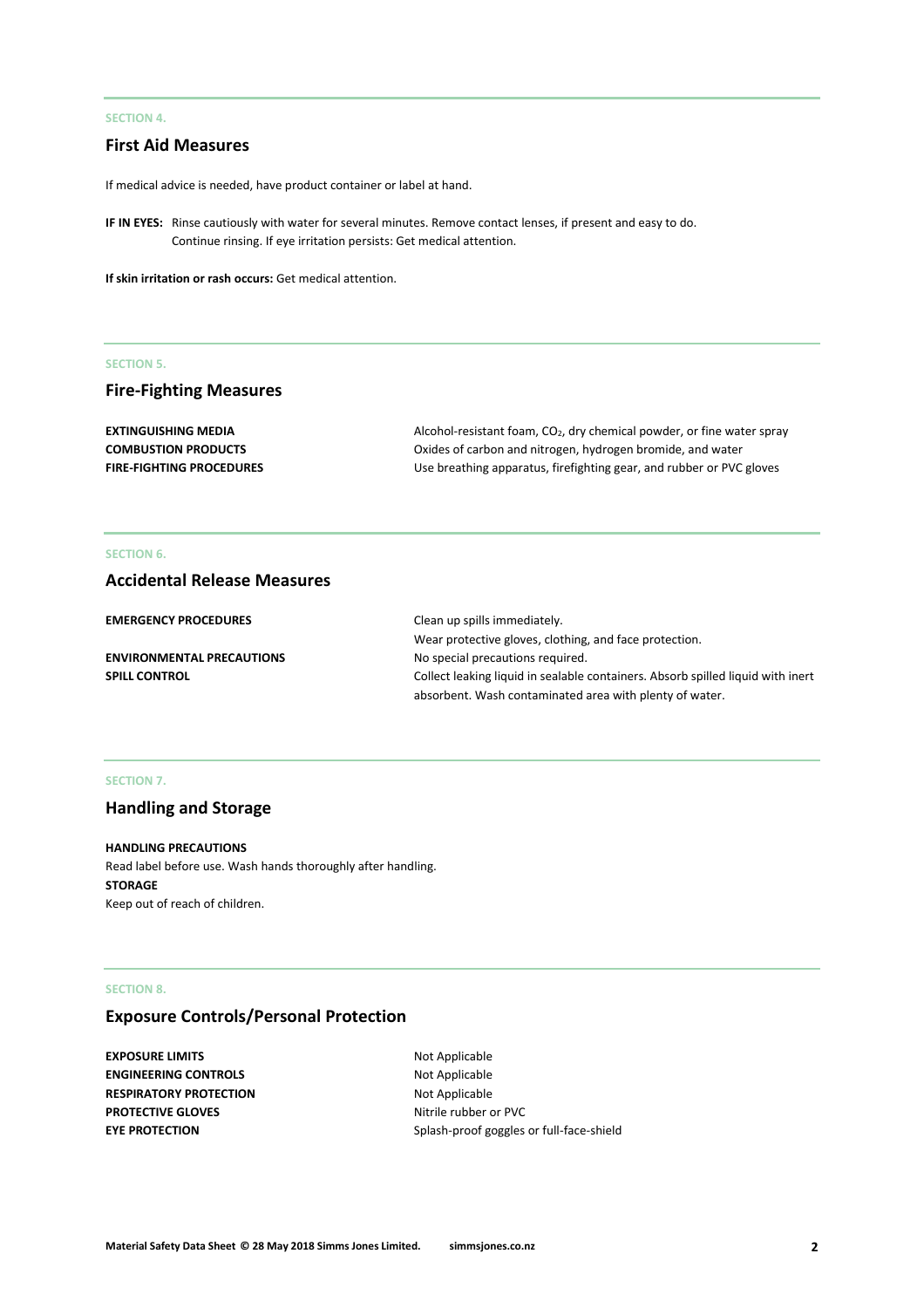## **SECTION 9.**

# **Physical and Chemical Properties**

- **APPEARANCE** Brown liquid **ODOUR** West Indian Bay Oil **ODOUR THRESHOLD** Not Determined **pH** 6-7 **MELTING POINT/FREEZING POINT**  $\leq 0$ **<sup>o</sup>C INITIAL BOILING POINT** >100<sup>o</sup>C **FLASH POINT** Not Determined **FLAMMABILITY** Not Determined **FLAMMABILITY OR EXPLOSIVE LIMITS** Not Determined **VAPOUR PRESSURE** Not Determined **VAPOUR DENSITY** Not Determined **RELATIVE DENSITY** 0.98 **SOLUBILITY** Completely miscible with water **PARTITION CO-EFFICIENT: n-OCTANOL/WATER** Not Determined **AUTO-IGNITION TEMPERATURE** Not Determined **DECOMPOSITION TEMPERATURE** 427°C **KINEMATIC VISCOSITY** 
	- $9.1x10^{-7}m^2/s$

## **SECTION 10.**

# **Stability and Reactivity**

**STORAGE CONDITIONS** Keep out of reach of children **INCOMPATIBLE SUBSTANCES** Oxidisers and peroxides **HAZARDOUS DECOMPOSITION PRODUCTS** Oxides of carbon

**REACTIVITY REACTIVITY Reacts** with strong oxidisers and peroxides

## **SECTION 11.**

# **Toxicological Information**

**ACUTE TOXICITY NO acute toxicity SKIN CORROSION/IRRITATION** May cause mild skin irritation **SERIOUS EYE DAMAGE/IRRITATION** Causes eye irritation **RESPIRATORY OR SKIN SENSITISATION No sensitisation GERM CELL MUTAGENICITY** No data available **CARCINOGENICITY** Not carcinogenic **REPRODUCTIVE TOXICITY No reproductive toxicity SPECIFIC TARGET ORGAN TOXICITY -SINGLE EXPOSURE** No specific organ toxicity **-REPEATED EXPOSURE** No specific organ toxicity **ASPIRATION HAZARD** No aspiration hazard